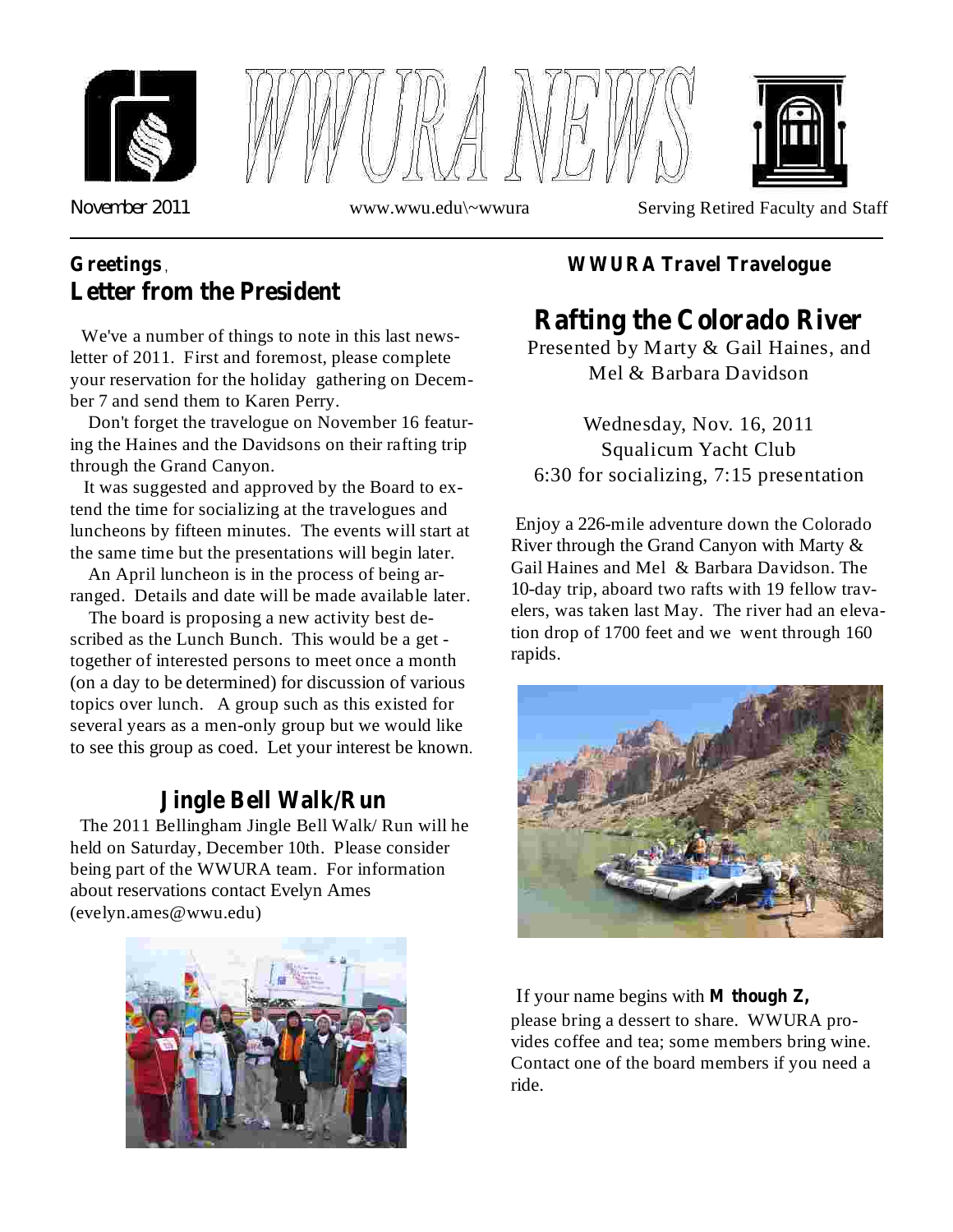## *Health Notes by Evelyn Ames Vitamin/Mineral Supplements: What was "good" yesterday may not be "good" today!*

A recent report relating to the Iowa Women's Health Study, published in the *Archives of Internal Medicine* (Vol. 171 No. 18, October 10, 2011) concluded that several commonly used vitamin and mineral supplements (in particular, iron, folic acid, vitamin B6, magnesium, zinc, copper, and multivitamins were associated with an increased risk of earlier death in older women. The strongest association was with supplemental iron. In this study, calcium was associated with decreased risk. The study followed 38,722 older women (61.6 years at baseline) with self-reports of supplement use in 1986, 1997, and 2004.

Among the women in the study, "about 63 percent used supplements at the start of the study, but that number had grown to 85 percent by 2004" with the findings translating "to a 2.4 percent increase in absolute risk for multivitamin users, a 4 percent increase associated with vitamin B6, a 5.9 percent increase for folic acid, and increases of 3 to 4 percent in risk for those taking supplements of iron, folic acid, magnesium, and *zinc*" (*The New York Times*, Oct. 10/2011).

According to Mursu and colleagues (authors of the Iowa study) at the University of Eastern Finland, "little is known about the long-term effects of multivitamin use and less commonly used supplements, such as iron and other minerals" (*Arch of Intern Med*). The authors believe that "for all micronutrients, risks are associated with insufficient and too-large intake." They state that "our study raises a concern regarding their long-term use."

Bjelakovic and Gluud (invited commentary) in the October issue of *Arch Intern Med* stated "The use of multivitamins, vitamin B6, folic acid, magnesium, zinc, iron, and copper was individually statistically associated with increased risk of all-cause mortality when compared to nonuse. After adjustment for multiplicity, only multivitamins and copper retained the significant association. The use of calcium and vitamin D was associated with a decreased risk of all-cause mortality when compared to nonuse before and after adjustment for multiplicity." They point out that the Iowa Women's Health Study is observational. Other factors such as behavior, reportage, and general physical health cannot be excluded but "the study was large, well-designed, and well conducted." Bjelakovic and Gluud state the paradigm "the more is better is wrong." They also commented that Mursu and colleagues "results regarding calcium seem to contrast with those of a recent meta-analysis of randomized trials that observed that calcium supplementation is associated with an increased risk of myocardial infarction" in Finnish postmenopausal women using calcium supplements.

Both the study's authors and the commentary authors note that dietary supplementation has shifted to promoting wellness and preventing disease and away from preventing deficiency. These researchers do not recommend the use of vitamin and mineral supplements as preventive measures, especially in wellnourished populations. "Older women (and perhaps older men) may benefit from vitamin D3 supplements, especially if they have insufficient vitamin D supply from the sun and from their diet." The authors suggest further study on calcium supplements. Eat those fruits and vegetables! Maintain a well balanced diet! Parker-Pope reported in *The New York Times* (Oct 11/2011) about the Selenium and Vitamin E Cancer Prevention Trial which followed use among 35,000 men, the purpose being to see if the risk of prostate cancer would be lowered. A longer term follow-up of the men "found that the vitamin users had a slightly higher risk (17%) of developing prostate cancer." "The dose taken in the study was "200 micrograms of selenium and 400 international units of vitamin E. By comparison, most multivitamins contain about 50 micrograms of selenium and 30 to 200 international units of vitamin E."

**What may be included in multivitamins for 50 and older adults? The B vitamins: B1 (thiamine), B2** (riboflavin), B3 (niacin), B5 (pantothenic acid), B6, B7 (biotin), B12, and folic acid; vitamins A, D3, and K; magnesium, manganese, copper, iron, iodine, phosphate, potassium, nickel. chromium, choline, molybdenum, lycopene, chloride, boron, and selenium.

*(cont'd next page)*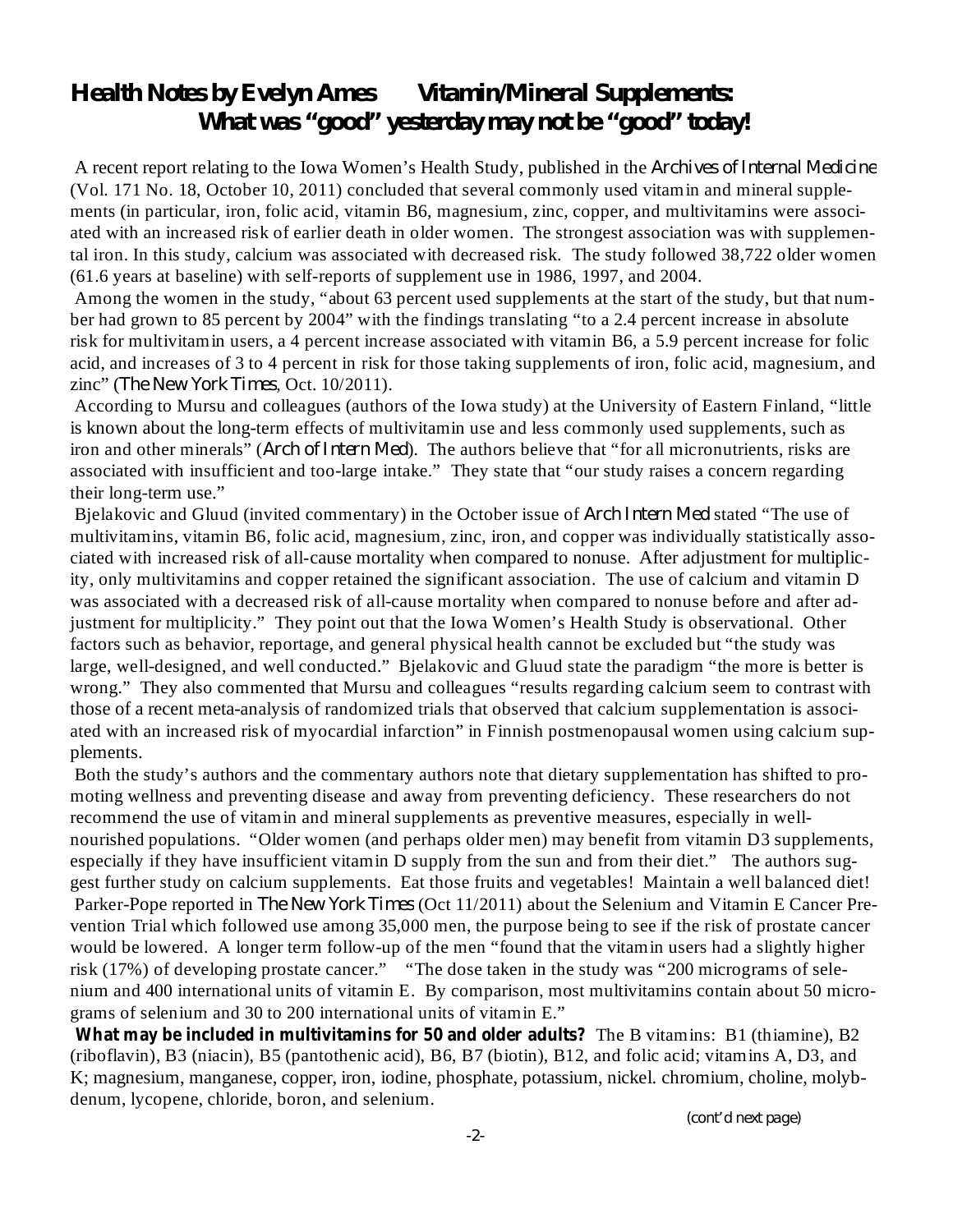For explanations of use, effectiveness, deficiency, risks, and side effects, this web site is a start to finding available information: http://www.nlm.nih.gov/medlineplus/druginfo/natural/313.html Check for sites that are research-oriented rather than supplement-promotional advertisements. In addition, you may find viewing "Choosing Nutrient Dense Foods" of interest. http://nihseniorhealth.gov/eatingwellasyougetolder/faq/ video/ew2\_na.html?intro=yes

New research information is suggesting that antioxidant supplementation (e.g. vitamin A, E and betacarotene) may interfere with the body's natural antioxidant physiology, leading to an increase in free radicals (unstable molecules). The supplementation-caused increase in the body may contributes to various diseases such as cancers.

Consumers assume that dietary supplements, heavily advertised and found on shelves in grocery stores, mini-marts, pharmacies, stand-alone supplements stores, etc., have been researched for safety and effectiveness and posse no health risks. But, manufacturers are not required to disclose to the Food and Drug Administration or to consumers any evidence they have that their products are safe or efficacious. It is buyer beware (caveat emptor)!

#### **WWURA Interest Groups**

WWURA'S Interest Groups are open to everyone. If you would like to join a group, please call the contact person. November's Interest Groups are listed below:

- Donna Rochon, 647-2301 **Book Group** Meets at Donna Rochon's, 1505 Silver Beach Rd. at 2:30 p.m. Tuesday, November 15th. The book is *Cutting for Stone* by Abraham Verghese December's book is City of Thieves, A Novel by David Benioff

Bridge Group - Nicholas Bullat, 676-1156

The bridge group meets the 4th Tuesday of the month. Place to be announced.

**Informal Dining** - has started meeting. Call Jan Berg, 733-4654 or Barb Evans, 650-9724 if you would like to be added to the list.,

#### Evelyn Ames, 734-3184 **Opera Group -**

November-December 2011 Metropolitan Opera HD operas at Bellis Fair and Lincoln Theater, plus scheduled encores (All encores at Bellis Fair are on Wednesdays at 6:30 pm; and at Lincoln Theater on Sundays at 1 pm)

Bellis Fair Don Giovanni encore is Nov 16<sup>th</sup> Glass's Satyagraha—Nov 19 at 9:55 am Encore: Lincoln: Nov 27 Encore: Bellis: Dec 7

Handel's Rodelinda—Dec 3 at 9:30 am Encore: Lincoln: Dec 11 Encore: Bellis: Jan 4

Gounod's Faust—Dec 10 at 9:55 am Encore: Lincoln: Dec 28 Encore: Bellis: Jan 11

Pickford Film Center: Sunday December 11, 2011 is Cendrillon by Jules Massenet (Royal Opera House, London, England)

**Downhill Skiing** - Charlie Way, 7734-0649 Call Charlie if you are interested.

Writer's Group - call Evelyn Wright for information, 676-0227.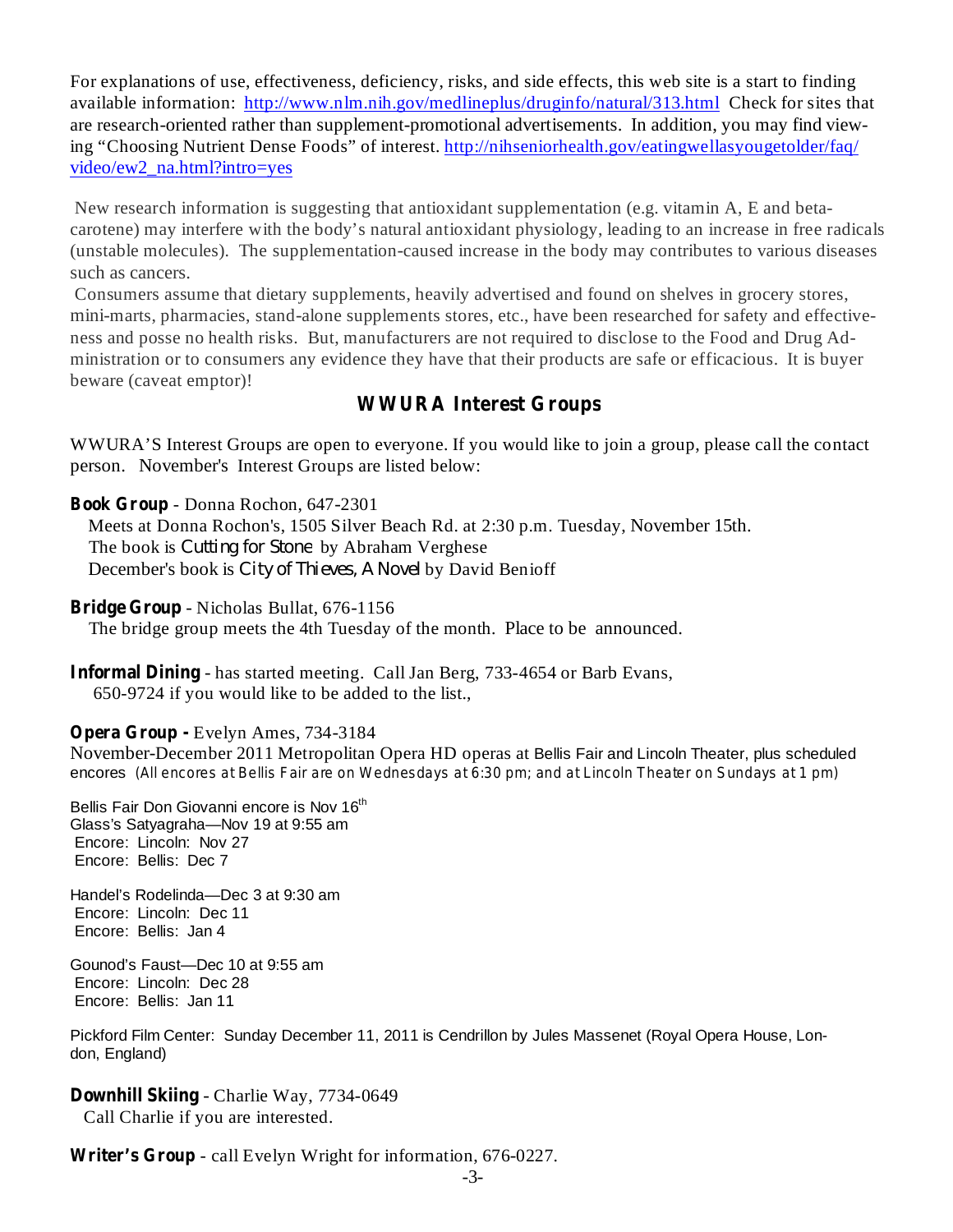#### **CHINA, TIBET AND YANGTZE RIVER TOUR, 2012**

How would you like to tour China and Tibet next October with Overseas Adventure Travel? "Terra cotta soldiers guard an ancient emperor's tomb...a royal palace forbidden to visitors for centuries opens its doors in welcome...the largest dam in the world harnesses the power of a mighty river while flooding thousands of years of history...ride on a sleeper train and sail small boats through gigantic gorges...discover the profound beauty of Tibetan culture during a three-night stay in Lhasa."

We are organizing a group of 16 people (with 6 already signed up) to join us on this wonderful experience. We will depart from Seattle on Oct. 1, 2012 and return October 22. The cost per person is \$5,045 plus taxes and includes air. Please call Marty Haines at 360-676-1344 or write to mghaines@comcast.net for additional information.

Please visit the Overseas Adventure Travel Website for full details:

www.oattravel.com. Select: China 2012 and then "Imperial China, Tibet and the Yangtze River." To sign up for this trip call OAT Reservations @ 800-597-2452, select option 2. When you talk to the reservation person, mention our group "Service Code" G211246. You will be asked to make a \$500. deposit per person which is fully refundable for two weeks only.

We would enjoy having you join us.

## 2011-12 WWURA Membership Renewal Form

**send your information to Kirsti Charlton, 1410** To join WWURA or renew your membership by mail, **Grant St., Bellingham, WA 98225 (temporary membership chair),** phone 360-671-0708 <kirsticharlton@qmail.com>. Checks should be made payable to WWURA. 2011-12 membership cards will be mailed to you at the address you indicate below.

**Note: Regular memberships are for a household , i.e. one retiree plus spouse/partner (if noted** ).

Benefactor \$100.00 plus Contributing Membership \$50.00 Sustaining Membership \$025.00 Regular Membership \$015.00 Pre-Retirement Membership \$15.00 Surviving Spouse/Partner \$6.00 Limited Income \$6.00 New WWU Retiree \$5.00

Included is \$ \_\_\_\_\_\_\_\_\_\_\_ , my contribution to the WWURA scholarship fund.

**Total amount enclosed\_\_\_\_\_\_\_\_\_\_\_\_\_\_**

Address, phone and email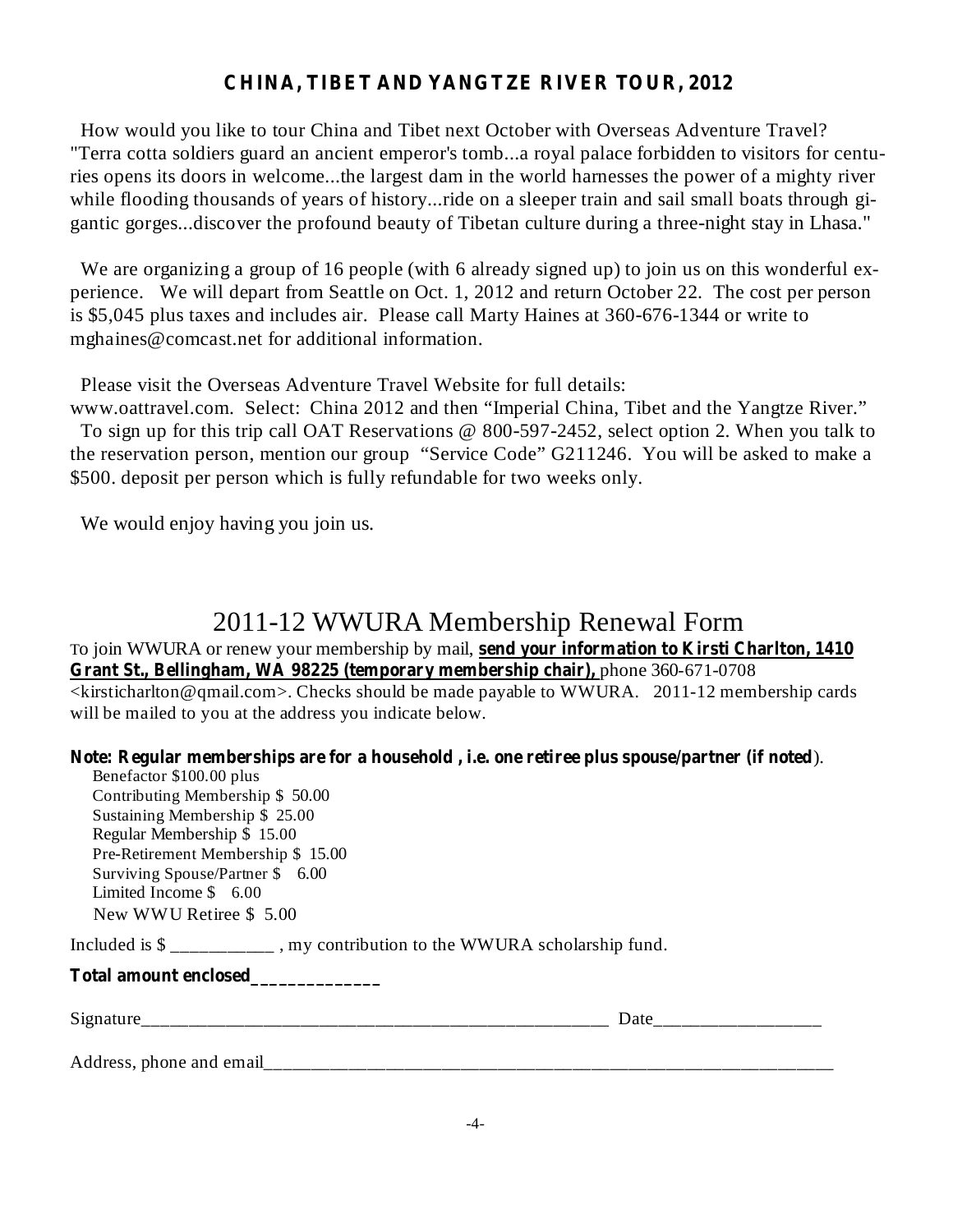# **8th Annual Holiday Party**

Wednesday, Dec. 7, 2011, 6-10 pm. Squalicum Yacht Club

Come and get into the holiday spirit with friends, good food and lively music .

- Social hour beings at 6 pm.
- Potluck dinner begins at 6:45, consisting of roast turkey, ham, coffee & tea plus potluck items as assigned below.
- Bring your own wine, if you wish.
- After-dinner music by *What the Chelm.*
- Bring your own plates and silverware.
- Cost is \$10 person.
- Please bring dish (to share) as listed below:
- A-G Dessert, H-Q Side Dish, and R-Z Salad. •

Send your reservations and \$10 per person to cover the costs of the hall, music, decorations, ham and turkey to Karen Perry.

## **Reservation Form**

Names\_\_\_\_\_\_\_\_\_\_\_\_\_\_\_\_\_\_\_\_\_\_\_\_\_\_\_\_\_\_\_\_\_\_\_\_\_\_\_\_\_\_\_\_\_\_\_\_\_\_\_\_\_\_\_\_\_

Enclosed is a check (to WWURA) for \$\_\_\_\_\_\_\_\_\_\_\_\_ for \_\_\_\_\_\_\_\_people

Need a ride? Check here\_\_\_\_ and phone number\_\_\_\_\_\_\_\_\_\_\_

#### **Return reservation form by December 1 to:**

Karen Perry 3035 Barrel Springs Road Bow, WA 98232 1-360-724-4812